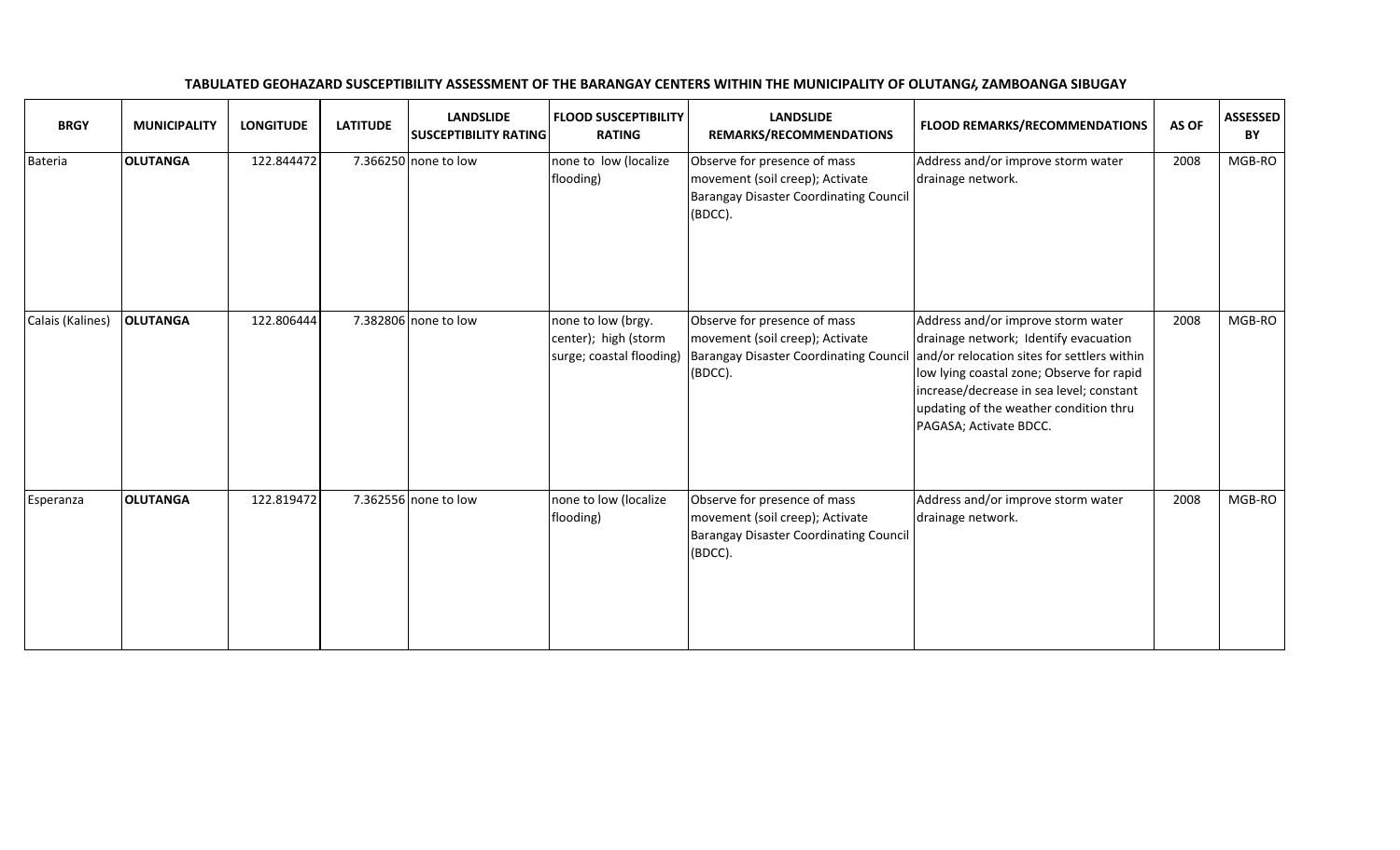| Fama      | <b>OLUTANGA</b> | 122.848083 | 7.346833 none to low | none to low (localize<br>flooding)                                                              | Observe for presence of mass<br>movement (soil creep); Activate<br><b>Barangay Disaster Coordinating Council</b><br>(BDCC). | Address and/or improve storm water<br>drainage network.                                                                                                                                                                                                                                 | 2008 | MGB-RO |
|-----------|-----------------|------------|----------------------|-------------------------------------------------------------------------------------------------|-----------------------------------------------------------------------------------------------------------------------------|-----------------------------------------------------------------------------------------------------------------------------------------------------------------------------------------------------------------------------------------------------------------------------------------|------|--------|
| Galas     | <b>OLUTANGA</b> | 122.791889 | 7.366000 none to low | none to low (brgy.<br>center); high (storm<br>surge; coastal flooding)                          | Observe for presence of mass<br>movement (soil creep); Activate<br><b>Barangay Disaster Coordinating Council</b><br>(BDCC). | Address and/or improve storm water<br>drainage network; Identify evacuation<br>and/or relocation sites for settlers within<br>low lying coastal zone; Observe for rapid<br>increase/decrease in sea level; constant<br>updating of the weather condition thru<br>PAGASA; Activate BDCC. | 2008 | MGB-RO |
| Gandaan   | <b>OLUTANGA</b> | 122.813694 | 7.330667 none to low | none to seasonally low<br>(brgy. center);<br>seasonally high (storm<br>surge; coastal flooding) | Observe for presence of mass<br>movement (soil creep); Activate<br><b>Barangay Disaster Coordinating Council</b><br>(BDCC). | Address and/or improve storm water<br>drainage network; Identify evacuation<br>and/or relocation sites for settlers within<br>low lying coastal zone; Observe for rapid<br>increase/decrease in sea level; constant<br>updating of the weather condition thru<br>PAGASA; Activate BDCC. | 2008 | MGB-RO |
| Kahayagan | <b>OLUTANGA</b> | 122.827250 | 7.345389 none to low | none to seasonally low<br>(localize flooding)                                                   | Observe for presence of mass<br>movement (soil creep); Activate<br><b>Barangay Disaster Coordinating Council</b><br>(BDCC). | Address and/or improve storm water<br>drainage network.                                                                                                                                                                                                                                 | 2008 | MGB-RO |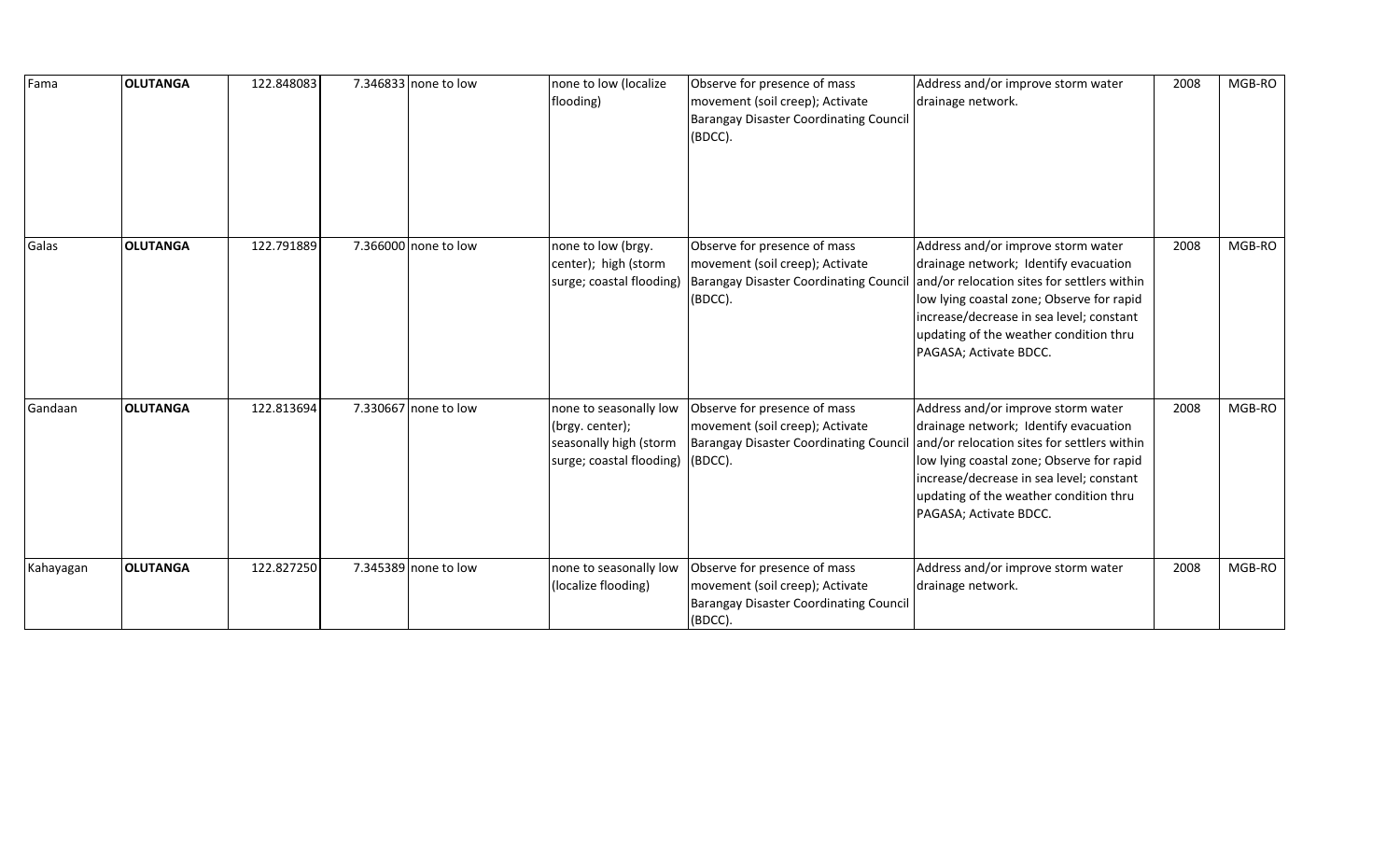| Looc Sapi | <b>OLUTANGA</b> | 122.830917 | 7.301917 none to low | none to low (brgy.<br>center); high (storm<br>surge; coastal flooding) | Observe for presence of mass<br>movement (soil creep); Activate<br><b>Barangay Disaster Coordinating Council</b><br>(BDCC). | Address and/or improve storm water<br>drainage network; Identify evacuation<br>and/or relocation sites for settlers within<br>low lying coastal zone; Observe for rapid<br>increase/decrease in sea level; constant<br>updating of the weather condition thru<br>PAGASA; Activate BDCC. | 2008 | MGB-RO |
|-----------|-----------------|------------|----------------------|------------------------------------------------------------------------|-----------------------------------------------------------------------------------------------------------------------------|-----------------------------------------------------------------------------------------------------------------------------------------------------------------------------------------------------------------------------------------------------------------------------------------|------|--------|
| Matim     | <b>OLUTANGA</b> | 122.858417 | 7.323222 none to low | none to low (brgy.<br>center); high (storm<br>surge; coastal flooding) | Observe for presence of mass<br>movement (soil creep); Activate<br><b>Barangay Disaster Coordinating Counci</b><br>(BDCC).  | Address and/or improve storm water<br>drainage network; Identify evacuation<br>and/or relocation sites for settlers within<br>low lying coastal zone; Observe for rapid<br>increase/decrease in sea level; constant<br>updating of the weather condition thru<br>PAGASA; Activate BDCC. | 2008 | MGB-RO |
| Noque     | <b>OLUTANGA</b> | 122.836028 | 7.361278 none to low | none to low (localize<br>flooding)                                     | Observe for presence of mass<br>movement (soil creep); Activate<br><b>Barangay Disaster Coordinating Council</b><br>(BDCC). | Address and/or improve storm water<br>drainage network.                                                                                                                                                                                                                                 | 2008 | MGB-RO |
| Pulo Laum | <b>OLUTANGA</b> | 122.845361 | 7.280139 none to low | high (storm surge;<br>coastal flooding)                                | Observe for presence of mass<br>movement (soil creep); Activate<br><b>Barangay Disaster Coordinating Council</b><br>(BDCC). | Address and/or improve storm water<br>drainage network; Identify evacuation<br>and/or relocation sites for settlers within<br>low lying coastal zone; Observe for rapid<br>increase/decrease in sea level; constant<br>updating of the weather condition thru<br>PAGASA; Activate BDCC. | 2008 | MGB-RO |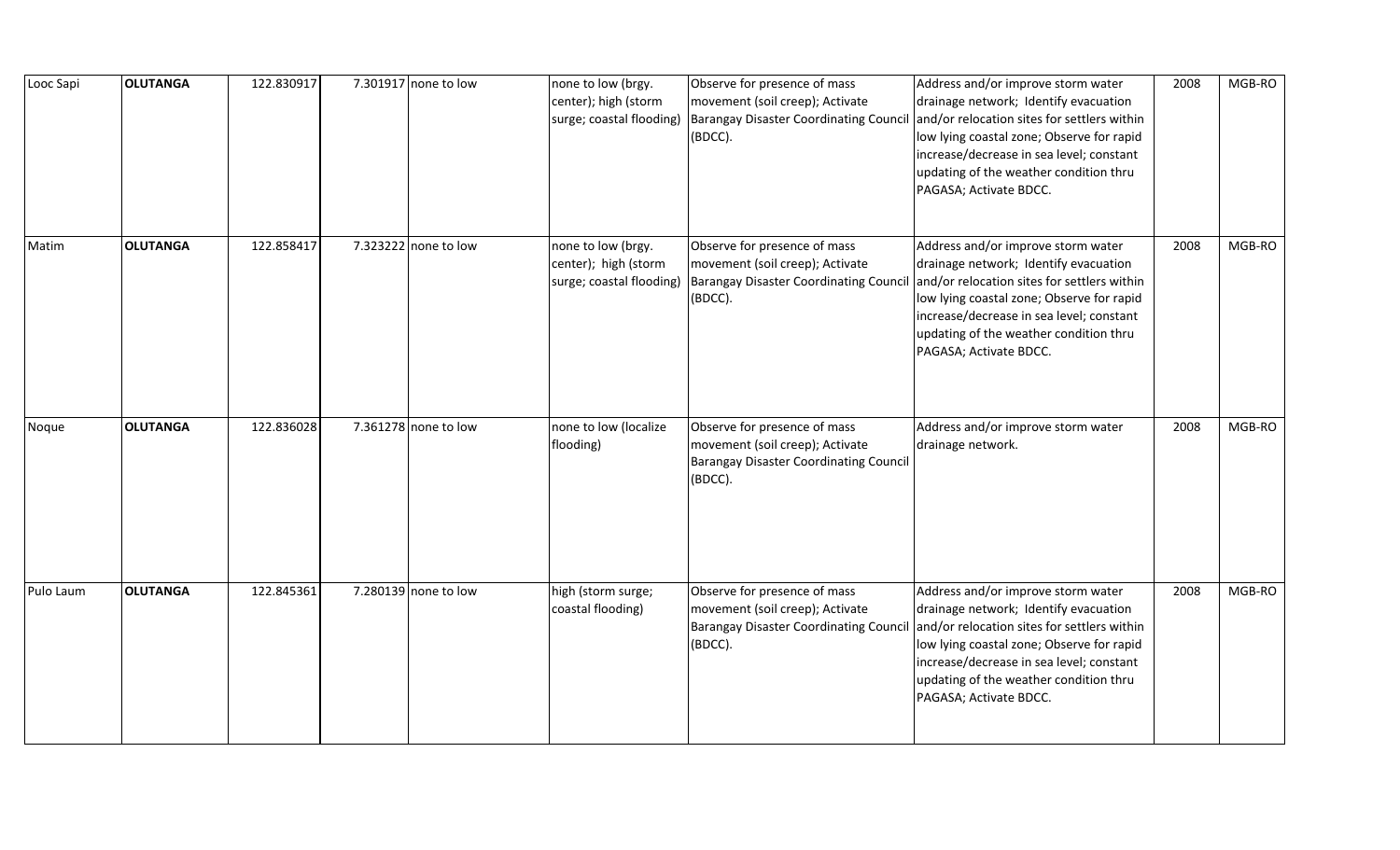| Pulo Mabao  | <b>OLUTANGA</b> | 122.821194 | 7.284889 none to low | high (storm surge;       | Observe for presence of mass                  | Address and/or improve storm water          | 2008 | MGB-RO |
|-------------|-----------------|------------|----------------------|--------------------------|-----------------------------------------------|---------------------------------------------|------|--------|
|             |                 |            |                      | coastal                  | movement (soil creep); Activate               | drainage network; Identify evacuation       |      |        |
|             |                 |            |                      | flooding;tsunami)        | Barangay Disaster Coordinating Counci         | and/or relocation sites for settlers within |      |        |
|             |                 |            |                      |                          | (BDCC).                                       | low lying coastal zone; Develop an early    |      |        |
|             |                 |            |                      |                          |                                               | warning system intended for coastal-        |      |        |
|             |                 |            |                      |                          |                                               | related hazard prevention; Observe for      |      |        |
|             |                 |            |                      |                          |                                               | rapid increase/decrease in sea level;       |      |        |
|             |                 |            |                      |                          |                                               | constant updating of the weather            |      |        |
|             |                 |            |                      |                          |                                               |                                             |      |        |
|             |                 |            |                      |                          |                                               | condition thru PAGASA; Activate BDCC.       |      |        |
| San Isidro  | <b>OLUTANGA</b> | 122.819583 | 7.325000 none to low | none to low (brgy.       | Observe for presence of mass                  | Address and/or improve storm water          | 2008 | MGB-RO |
|             |                 |            |                      | center); high (storm     | movement (soil creep); Activate               | drainage network; Identify evacuation       |      |        |
|             |                 |            |                      | surge; coastal flooding) | <b>Barangay Disaster Coordinating Counci</b>  | and/or relocation sites for settlers within |      |        |
|             |                 |            |                      |                          | (BDCC).                                       | low lying coastal zone; Observe for rapid   |      |        |
|             |                 |            |                      |                          |                                               | increase/decrease in sea level; constant    |      |        |
|             |                 |            |                      |                          |                                               | updating of the weather condition thru      |      |        |
|             |                 |            |                      |                          |                                               | PAGASA; Activate BDCC.                      |      |        |
|             |                 |            |                      |                          |                                               |                                             |      |        |
|             |                 |            |                      |                          |                                               |                                             |      |        |
| San Jose    | <b>OLUTANGA</b> | 122.814667 | 7.368611 none to low | none to low (localize    | Observe for presence of mass                  | Address and/or improve storm water          | 2008 | MGB-RO |
|             |                 |            |                      | flooding)                | movement (soil creep); Activate               | drainage network.                           |      |        |
|             |                 |            |                      |                          | <b>Barangay Disaster Coordinating Council</b> |                                             |      |        |
|             |                 |            |                      |                          | (BDCC).                                       |                                             |      |        |
|             |                 |            |                      |                          |                                               |                                             |      |        |
|             |                 |            |                      |                          |                                               |                                             |      |        |
|             |                 |            |                      |                          |                                               |                                             |      |        |
|             |                 |            |                      |                          |                                               |                                             |      |        |
|             |                 |            |                      |                          |                                               |                                             |      |        |
|             | <b>OLUTANGA</b> |            |                      |                          | Observe for presence of mass                  |                                             |      |        |
| Santa Maria |                 | 122.817833 | 7.348111 none to low | none to low (localize    |                                               | Address and/or improve storm water          | 2008 | MGB-RO |
|             |                 |            |                      | flooding)                | movement (soil creep); Activate               | drainage network.                           |      |        |
|             |                 |            |                      |                          | <b>Barangay Disaster Coordinating Council</b> |                                             |      |        |
|             |                 |            |                      |                          | (BDCC).                                       |                                             |      |        |
|             |                 |            |                      |                          |                                               |                                             |      |        |
|             |                 |            |                      |                          |                                               |                                             |      |        |
|             |                 |            |                      |                          |                                               |                                             |      |        |
|             |                 |            |                      |                          |                                               |                                             |      |        |
|             |                 |            |                      |                          |                                               |                                             |      |        |